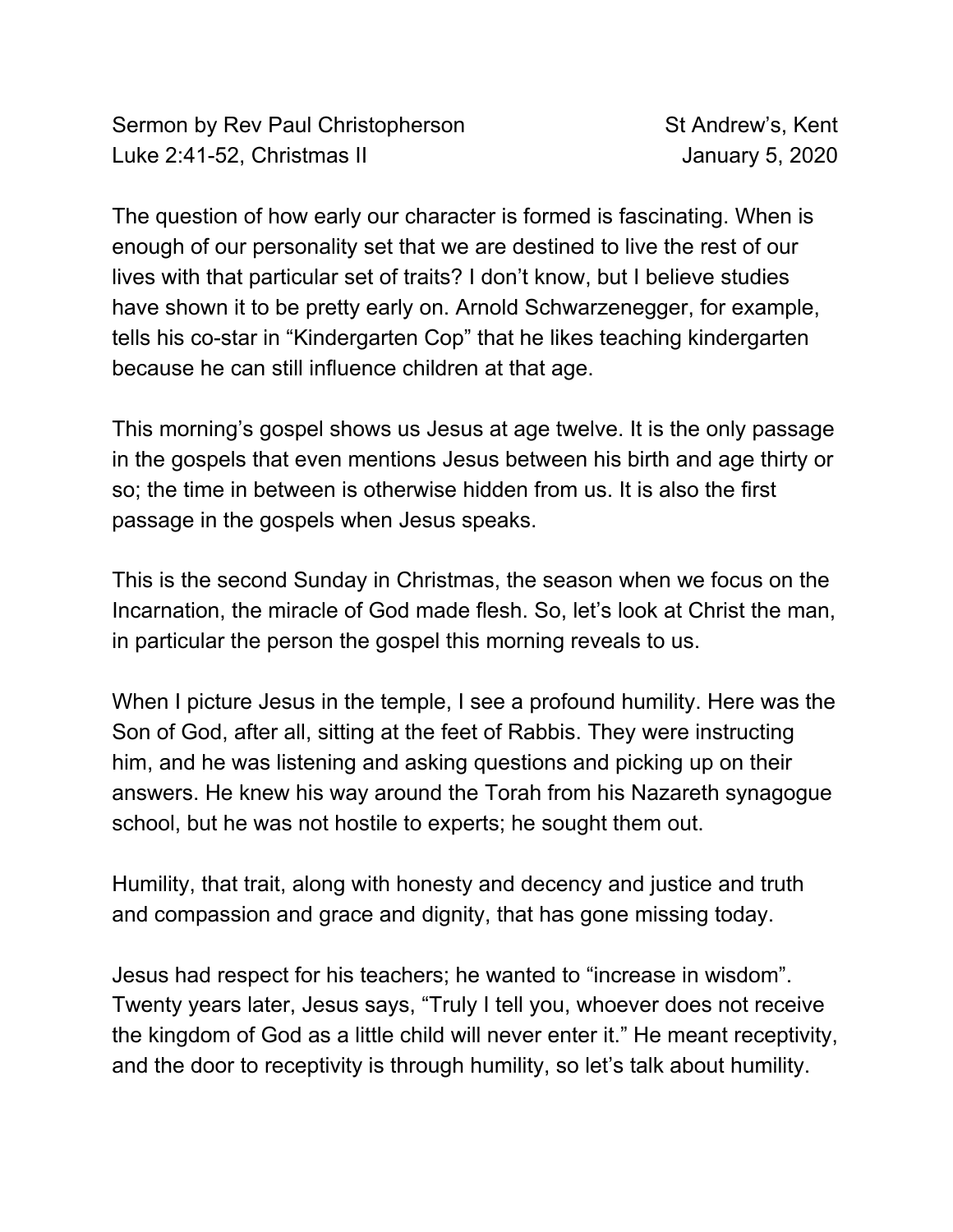Jesus said, "Whoever wants to be first must be last." This verse and variants of it appear twice each in Matthew (ch 18,20); Mark (ch 9,10); and Luke (ch 9,22). So we know it is important, actually preeminent. I believe that in these verses, Jesus is telling us that humility is the greatest of all the virtues.

There is one recurring theme that runs through the great religions and philosophies, and that is humility. A renunciation of grandness, or even self-denial or asceticism, is the beginning of virtue. Meanwhile, pride is the original sin. Proverbs 11 says, "When pride comes, then comes disgrace; but wisdom is with the humble."

Humility is the essence of spiritual wisdom, just as pride is the original sin; it comes from being connected with God. It is a profound sense of our own importance being tied to everyone else's. Humility is the virtue from which love and compassion and reconciliation and charity and confession and inclusion and empathy and affection and mercy, and all the rest of it spring.

So, what makes Jesus' teaching on humility different? Partly, it is his emphasis on it, and the extreme importance he attaches to it: the last shall be first, and the first shall be last. That was revolutionary.

Jesus' own life was all about humility, from his humble birth, to washing his disciples' feet, to the most humbling experience of all, his crucifixion. And being baptized in the River Jordan by someone dressed in camel's hair who ate locusts. In fact, John showed that same humility when he said, "the one who is coming, I am not worthy to untie the thong of his sandal".

We remember the Beatitudes, at the start of Jesus' Sermon on the Mount. He was trying to introduce a whole new state of being, a different spiritual condition, and he used the various Beatitudes to try to surround and describe and convey that ideal spirit. As such there is just one beatitude being described; it's just being described from different angles.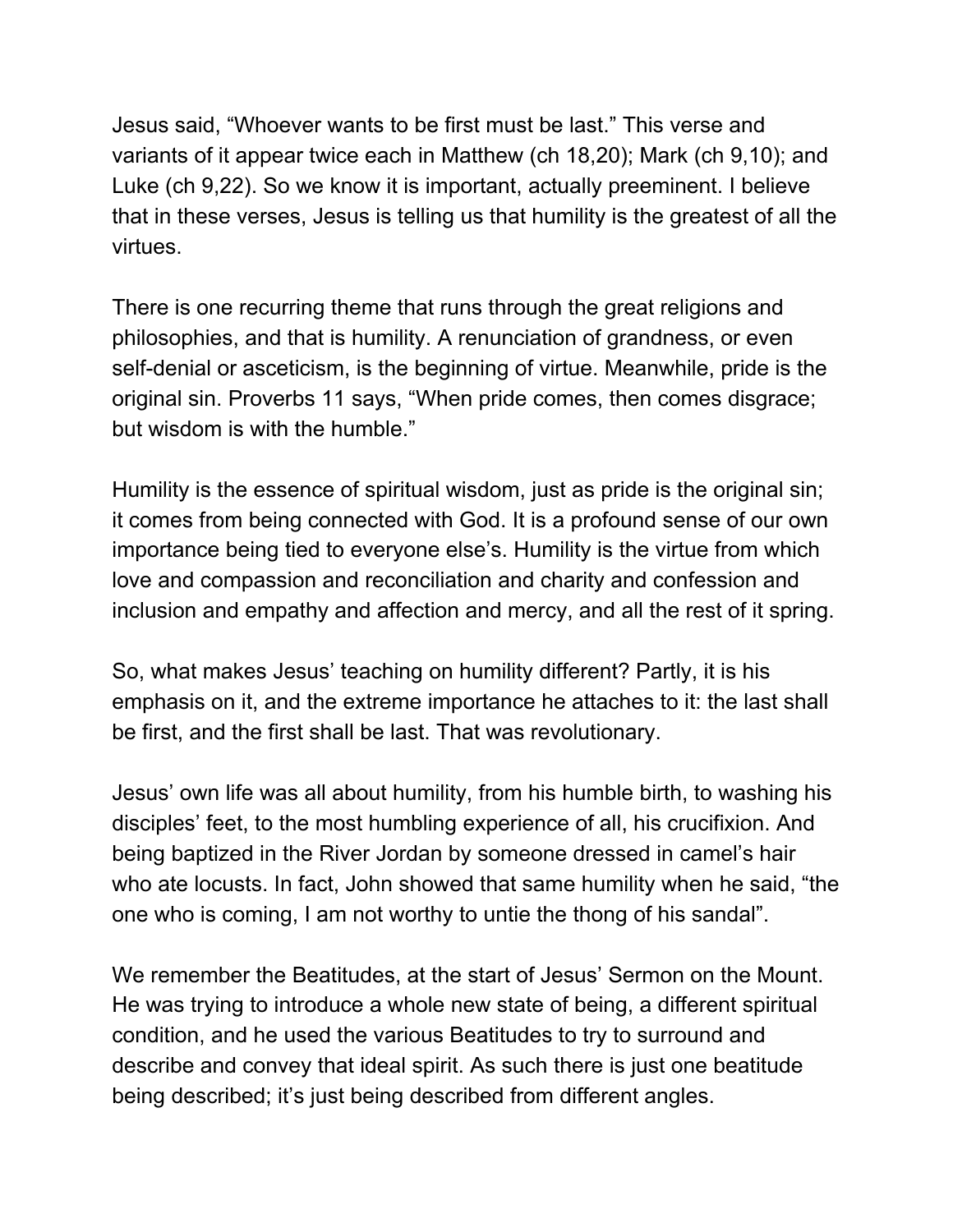That ideal spirit includes and reflects all the individual qualities in the Beatitudes. And the quality that embraces and transcends all is humility. Letting go of all the insecurities and false complacency that come between us and God, and replacing it with naturalness. "Blessed are the pure in heart, for they shall see God." Humility is that special sign of God's grace.

It takes great personal security to achieve humility. How do we gain that kind of security? For Christians, it is in knowing that God loves us, which we know through his Son; that gives us that blessed security.

The most memorable humility passage in the gospels is Luke 14:7-14. "When you are invited to a banquet, do not sit down at the place of honor, but go and sit down at the lowest place. When you give a banquet, invite the poor, the crippled, the lame, and the blind, and you will be blessed."

We remember the story (Luke 18:9-14) of the two men who went to the temple, and one confidently came forward and said, God, here I am, and he was proud. He was saying to God, I'm here, so we're good. Another man came to the temple and hung back and said, God, I am a sinner, forgive me. Jesus says, "all who exalt themselves will be humbled, but all who humble themselves will be exalted."

If there is one quality in all the Gospels that really gets Our Lord going, it is puffery; self-regard; self-approval; self-promotion; self-aggrandizement. A person with these qualities just does not get Christianity. That is when Jesus says, "Woe to you hypocrites!" It is not stealing or adultery or tax collecting that gets Jesus' dander up; it is pride.

Jesus is always responding to the lowly and the poor and the suffering and the innocent. He saves his harshest criticism for the pious and the proud and the high and mighty; he saves his angriest words for them.